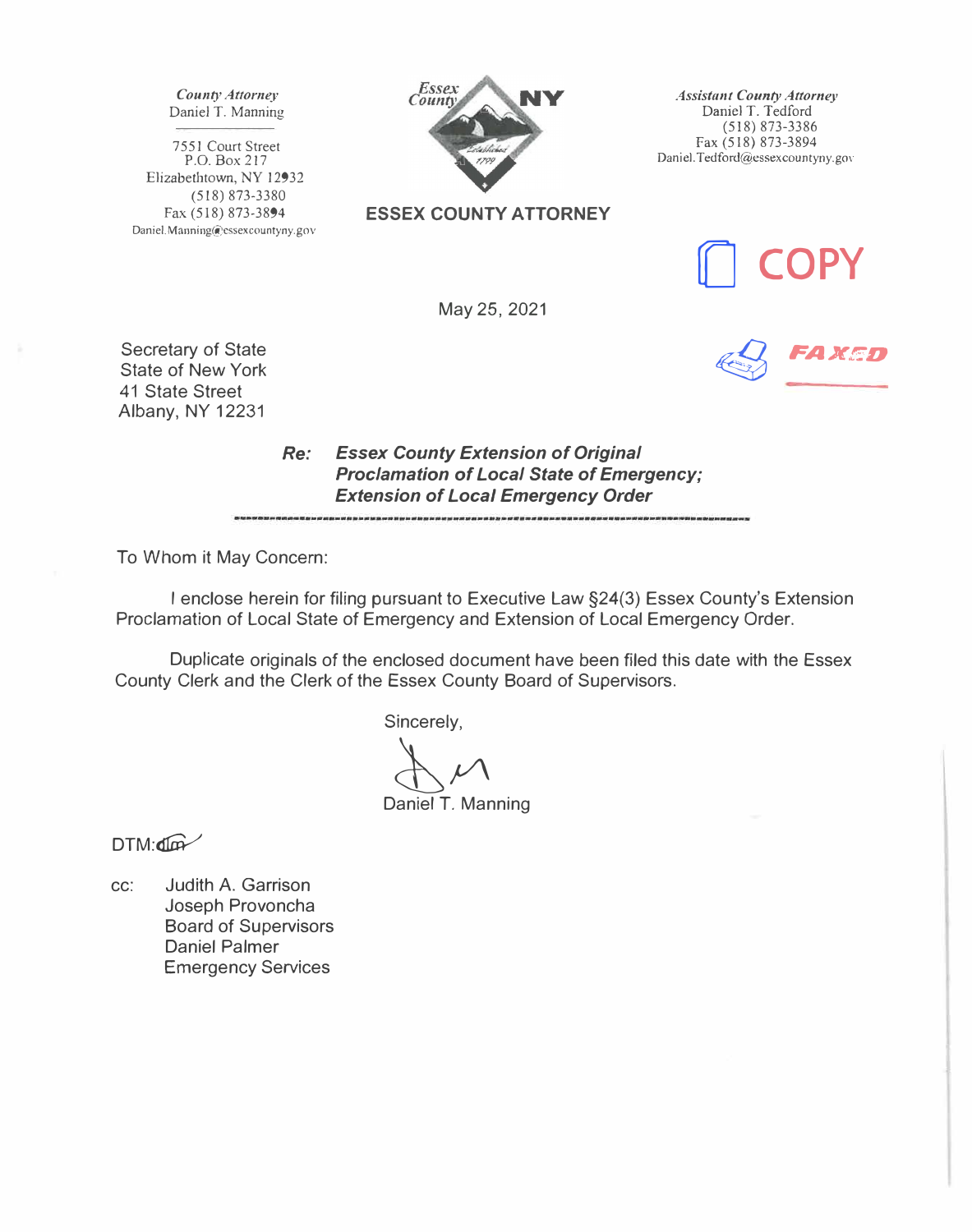## *EXTENSION NUMBER 14 OF ORIGINAL ESSEX COUNTY PROCLAMATION OF LOCAL STATE OF EMERGENCY*  **AND**  *EXTENSION NUMBER 88 OF LOCAL EMERGENCY ORDER*  **DATED APRIL 30, 2021**

*WHEREAS,* the World Health Organization on January 30, 2020, designated the novel coronavirus, COVID-19, outbreak as a Public Health Emergency of international concern; and

*WHEREAS,* on January 31, 2020, United States Health and Human Services Secretary Alex M. Azar II declared a public health emergency for the entire Country to aid the nation's healthcare community in responding to COVID-19; and

*WHEREAS,* on March 7, 2020, Governor Andrew Cuomo, pursuant to Executive Order 202, declared a disaster emergency in the State of New York in response to COVID-19; and

*WHEREAS,* the travel related cases and community contact transmission of COVID-19 have been documented throughout New York State and, of particular concern Saratoga County, and more cases are expected throughout the State; and

*WHEREAS,* according to state officials it is only a matter of time when COVID-19 appears in Essex County and poses an existential threat to the health, welfare and wellbeing of our residents; and

*WHEREAS,* as the threat of this virus is imminent to the citizens and visitors of Essex County, it is necessary that Essex County be proactive and fully prepared to deal with its effects.

*PLEASE TAKE NOTICE,* that pursuant to New York Executive Law Article 2-B and Section 24 thereof, and by reason of a disaster, catastrophe or similar public emergency within the territorial limits of **ESSEX COUNTY** which imperils public safety, health and welfare, namely the existence and spread of COVID-19 coronavirus, a *LOCAL STATE OF EMERGENCY* is hereby proclaimed and declared to exist in *ESSEX COUNTY* effective as of 9:00 a.m. on April 30, 2021. This state of emergency shall continue until revoked and the conditions hereinbelow set forth shall continue unless sooner terminated by a declaration that the state of emergency no longer exists or the state of emergency is extended.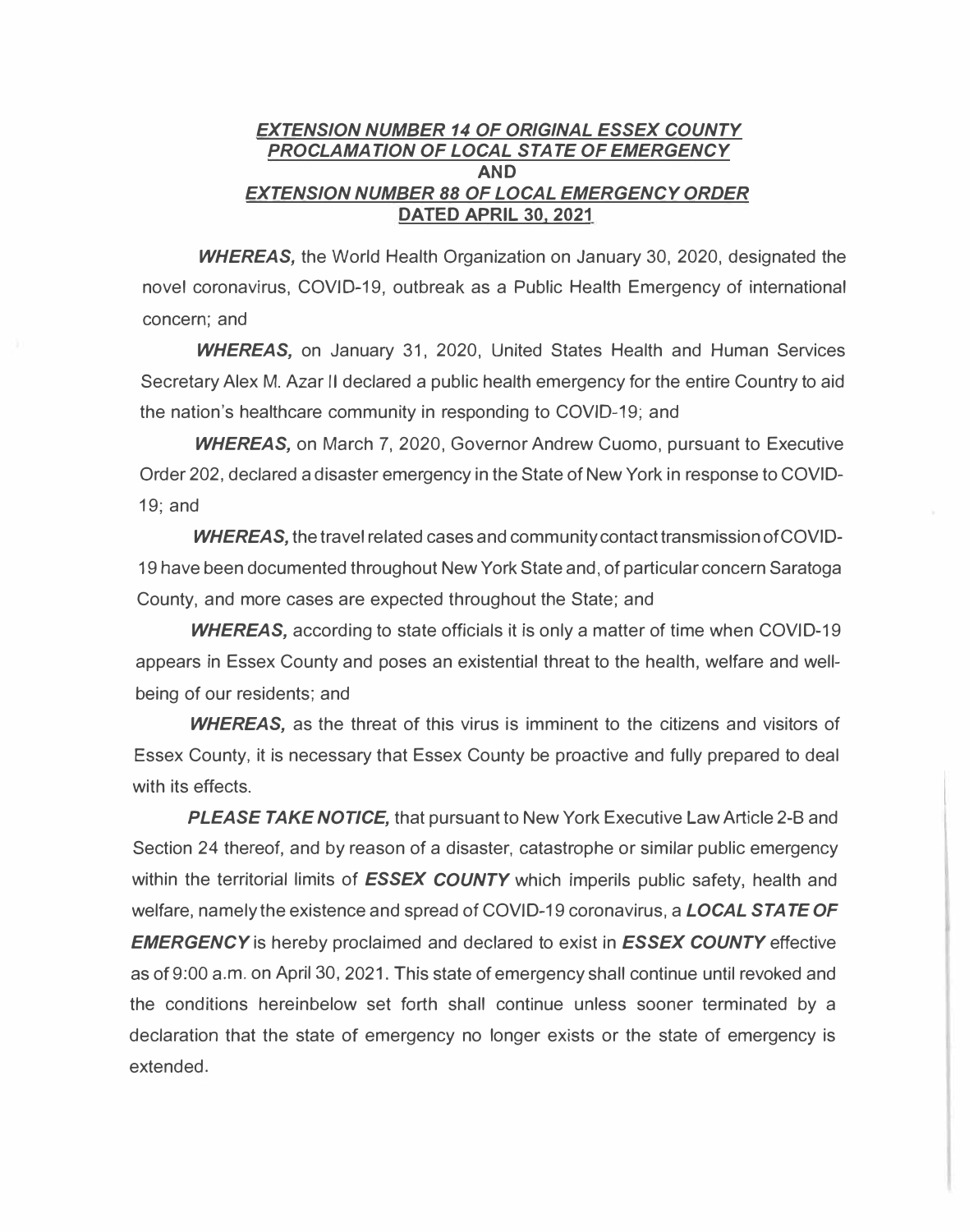## **EMERGENCY ORDERS**

*IT IS HEREBY ORDERED* that during the period of the state of emergency and in order to protect life and property and bring the emergency situation under control the following orders/conditions shall be in full force and effect:

From **May 25. 2021 to May 30, 2021.** These Orders shall continue for five (5) days unless continued or rescinded.

- 1. All necessary agencies and departments shall take appropriate action to contain, prepare for, respond to and recover from this County emergency; to protect County and local property; to assist local government and individuals; and to provide such other assistance as it is necessary to protect public health, welfare, and safety without County Board approval provided authorization is granted by the County Chairman or County Manager.
- 2. Adherence to the Essex County Procurement Policy as they relate to purchasing and procurement is hereby suspended to the extent necessary to add additional work, sites and time to contracts, or to award emergency contracts, including but not limited to, emergency contracts for leases for relocation and support of County operations; emergency contracts for professional services; emergency contracts for commodities, services and technology; emergency contracts for purchases of commodities, services and technology through any federal programs or other state, regional, local, multi-jurisdictional, or cooperative contracts; required to ameliorate and remedy this emergency situation. In these instances competitive bidding, or proposals shall not be required and emergency purchases are authorized in the discretion of the County Chairman, County Manager or County Purchasing Agent.
- 3. Authorizing the Essex County Chairman or County Manager to execute any and all emergency contracts for these necessary services as hereinabove delineated without the necessity of procurement.
- 4. Authorization of emergency contracts for food, supplies and equipment and manpower, and all other essential resources in addition to testing supplies and equipment, without following the standard notice and procurement processes.